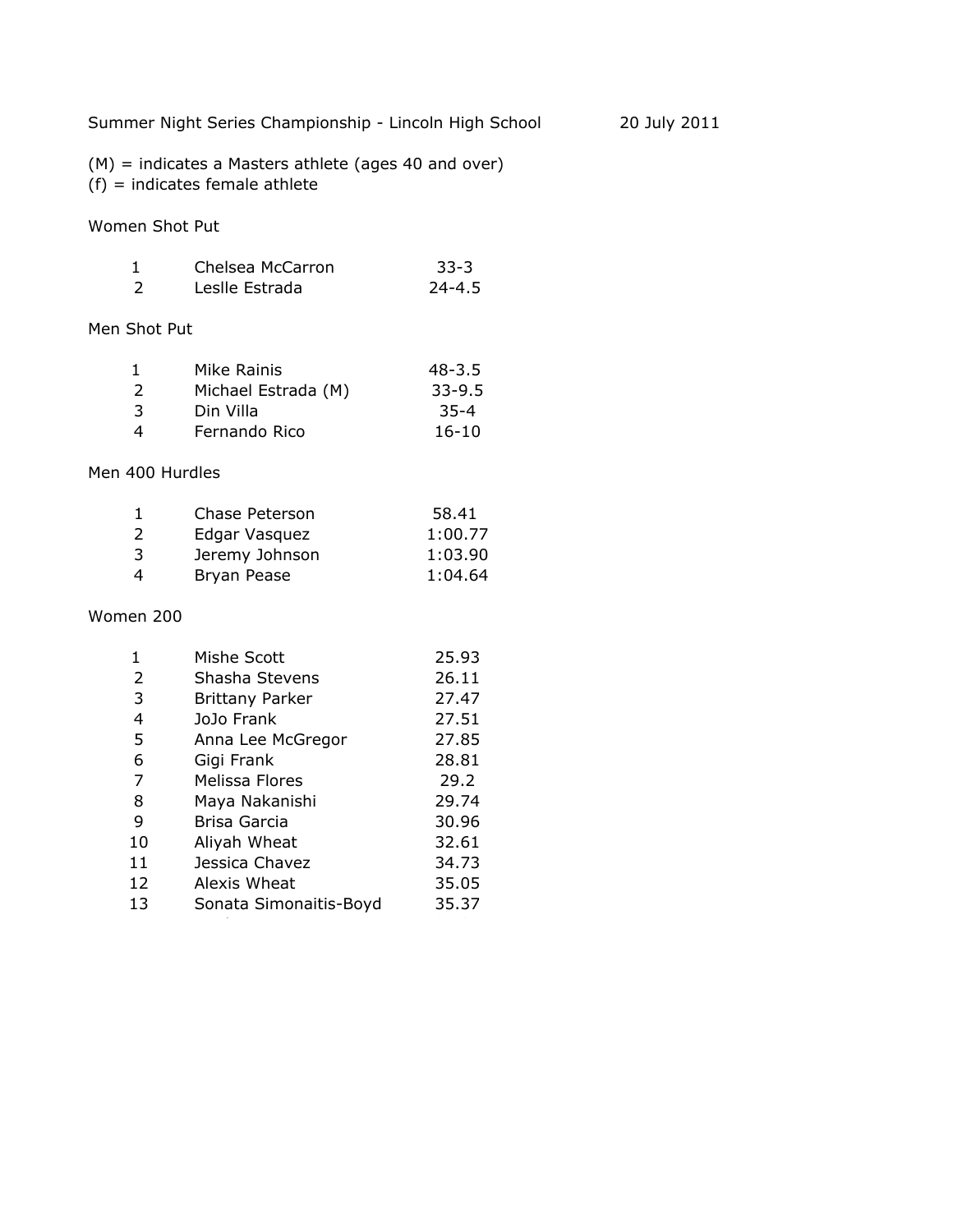| 6  | <b>Blake Leper</b> | 24.46 |
|----|--------------------|-------|
| 7  | David Boylan (M)   | 27.61 |
| 8  | Ed Rose (M)        | 30.56 |
| 9  | Amaree Berry       | 31.55 |
| 10 | Eric Jones (M)     | 31.77 |
| 11 | Yosief Berhane     | 32.46 |
| 12 | Charlie Primbs     | 38    |

## Women 400

|                | Anna Lee McGregor      | 1:01.72 |
|----------------|------------------------|---------|
| $\overline{2}$ | JoJo Frank             | 1:02.83 |
| 3              | Celestine Arambulo (M) | 1:04.28 |
| 4              | Chelsea McCarron       | 1:05.62 |
| 5              | Gigi Frank             | 1:09.05 |
| 6              | <b>Brittany Oman</b>   | 1:09.69 |
| 7              | Emma Veidt             | 1:15.03 |
| 8              | Karen Fawcett          | 1:15.89 |
| 9              | Jessica Chavez         | 1:23.46 |
| 10             | Tine Breen (M)         | 1:29.38 |
| 11             | Cameron Vizcarra       | 1:32.41 |
| 12             | Sonata Simonaitis Boyd | 2:46.72 |

#### Men 400

|                | Danel Thomas                | 48.93   |
|----------------|-----------------------------|---------|
| $\overline{2}$ | Alexander Monslyaiz         | 50.74   |
| 3              | Edgar Vasquez               | 52.03   |
| 4              | John Stevenson              | 56.53   |
| 5              | James Lofton                | 56.71   |
| 6              | Tom Bache                   | 58.23   |
| 7              | <b>Thomas Setser</b>        | 58.63   |
| 8              | Karl Smith (M)              | 59.34   |
| 9              | Saulo Rivera                | 59.56   |
| 10             | John Stemerman              | 1:01.65 |
| 11             | Roger Drews (M)             | 1:03.38 |
| 12             | <b>Faltanator Hernandez</b> | 1:03.39 |
| 13             | Quinn Boylan                | 1:03.94 |
| 14             | Jose Rivera                 | 1:04.43 |
|                |                             |         |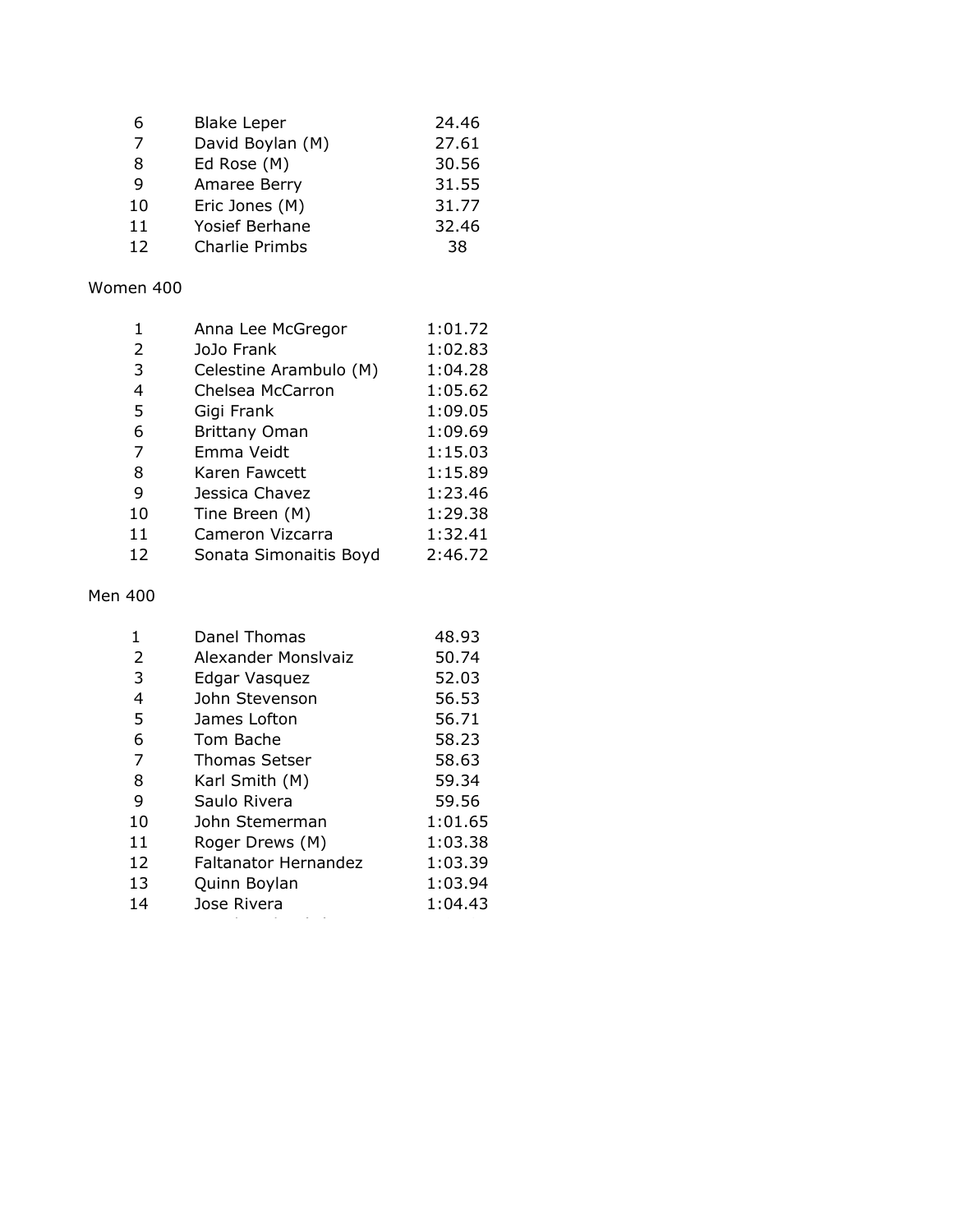| 1              | David Edwards              | 3:50.41 |
|----------------|----------------------------|---------|
| 2              | Sergio Gonzalez            | 3:59.32 |
| 3              | Dennie Waite               | 4:08.35 |
| 4              | Alex Monsivaiz             | 4:08.86 |
| 5              | Tim Gore (M)               | 4:12.26 |
| 6              | Kyle Woolsey               | 4:18.70 |
| $\overline{7}$ | Tom Bache                  | 4:26    |
| 8              | Kye Gilder                 | 4:44.37 |
| 9              | Jason Karp                 | 4:45.12 |
| 10             | Morgan Sjogren (f)         | 4:47.11 |
| 11             | Jeff McKnight              | 4:49.29 |
| 12             | <b>Thomas Setser</b>       | 4:52.84 |
| 13             | Mark Sarno (M)             | 4:55.82 |
| 14             | Celestine Arambulo (f) (M) | 5:01.85 |
| 15             | Maria Isabel Perez (f)     | 5:23.23 |
| 16             | Emma Veidt                 | 5:30.68 |
| 17             | Michael Bracken (M)        | 5:34.93 |
| 18             | Brittany Oman (f)          | 5:50.10 |
| 19             | Jane Atchison (f) (M)      | 5:52.11 |
| 20             | Karen Fancett (f)          | 5:56.02 |
| 21             | Tina Breen (f) (M)         | 6:52.38 |
|                | Andrew Tran                | NT      |
|                | <b>Todd Beverage</b>       | ΝT      |
|                | John Honeycutt (M)         | NT      |
|                | Lloyd Apgar (M)            | NT      |
|                | Roger Drews (M)            | ΝT      |
|                | John Stemmerman            | ΝT      |

Men & Women 3000

| 1              | Alex Phipps          | 9:06.99 |
|----------------|----------------------|---------|
| 2              | Dennis Roth          | 9:12.97 |
| 3              | Tim Gore (M)         | 9:17.14 |
| $\overline{4}$ | Wayne Dilly          | 9:43.08 |
| 5              | Matt Willette        | 9:45.26 |
| 6              | Abindadi Castellanos | 9:46.43 |
| 7              | Kyle Woolsy          | 9:46.60 |
| 8              | Faltanor Hernandez   | 9:56.65 |